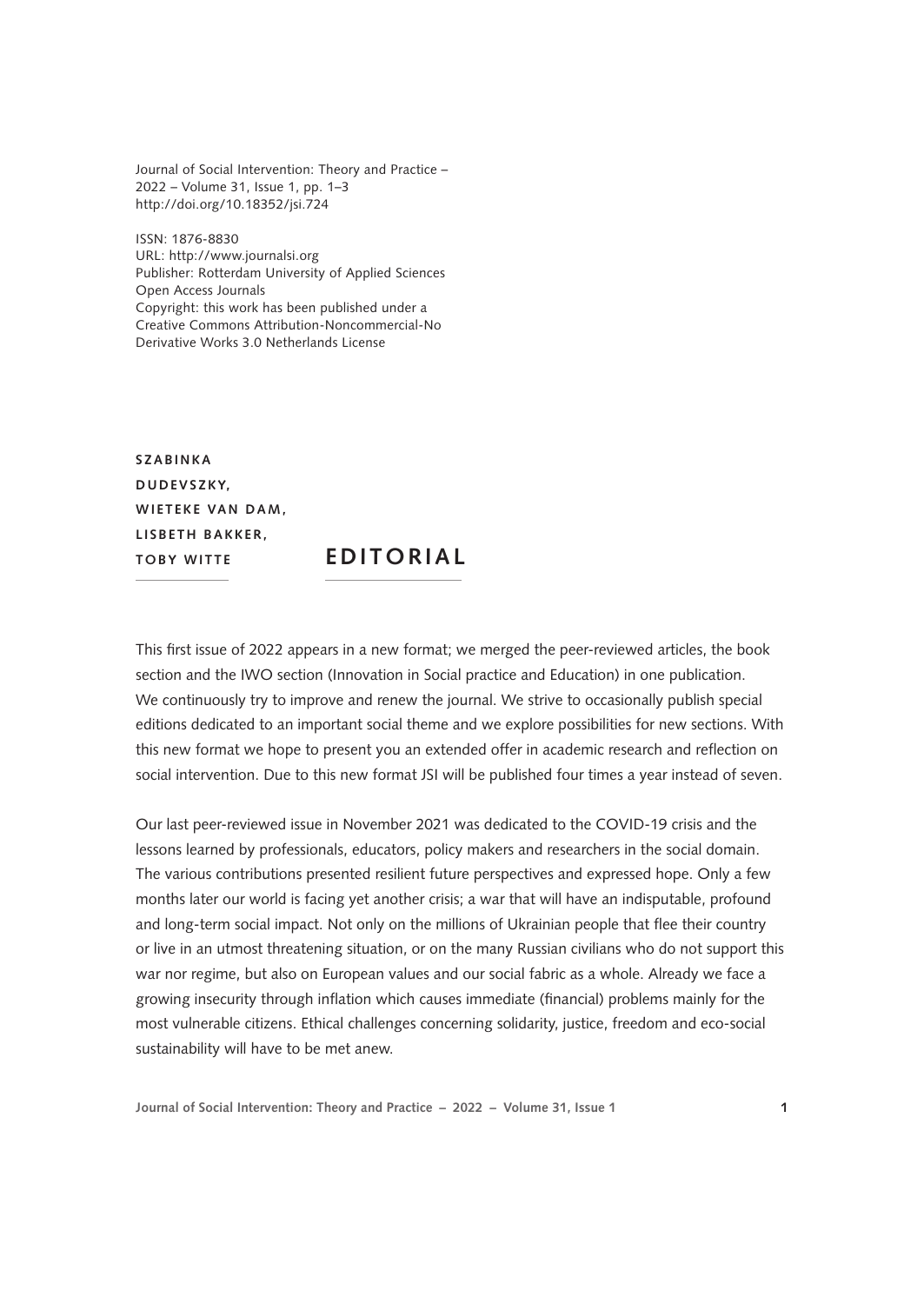## **EDITORIAL**

The first paper of this issue, an encouraging research article about *Hidden voluntary social work: Informal social protection in Belgium and the Netherlands,* presents a way in which current challenges are addressed: millions of refugees from Ukraine are being provided with shelter and assistance by social volunteers. Based on research on multiple practices in Belgium and the Netherlands Mieke Schrooten and Saskia Welschen give us a clear outline of the many informal initiatives that are engaged in social work. These informal actors offer help, care or support to their members and visitors, and fulfil a bridging function to formal welfare organisations. Despite the potential added value of cooperation, it is not easy to build up a sustainable and equal cooperative relationship, nor for the government to effectively support hidden voluntary social work. Schrooten and Welschen conclude that safeguarding the uniqueness of informal players is essential for the sustainable future of the contribution of voluntary social work.

The second peer-reviewed article is an interesting theoretic contribution. In *Empowerment in complex dynamic systems* Debby Collignon and Caroline Ex examine the major role empowerment plays in the daily work of pedagogues as well as in social policies. The authors argue that the concept of empowerment is closely related to the assumptions of positive psychology as it focuses on taking control of one's life and by doing so enhancing wellbeing. The recent paradigm shift in positive psychology where research is going beyond the individual person and looking more deeply at the groups and systems they are living in, led to a new approach: less in terms of causality and more as a narrative. In this narrative, Collignon and Ex explain, the interaction between individuals and the environment is seen as a complex dynamic system.

In the last peer-reviewed article *Magnificent Rubbish: an arts-informed research project as a form of response-able pedagogy* the complex dynamic system is further explored including not only the human but also the more-than-human togetherness. Sara Coemans, Joke Vandenabeele and Karin Hannes accompany us on an adventurous journey along an arts-informed research project conducted in a former industrial area on the outskirts of a Belgian city that is now part of a prestigious urban development project. The co-creative project invited youngsters to rethink their relationship with the changing city area. They walked and engaged with the many skins of the city exploring surfaces, bumps, scrapes, scars, gaps, and graffiti in this neighbourhood. In this article, the authors argue that promoting a human-centred ethics of research could be questioned in the context of a research experiment grounded in a dwelling with things, places, old and new artefacts. It is in the entanglement of all these elements that a new research ethos was found and formed as a response-able pedagogy. (This perspective dovetails nicely with the central theme of the Book section of this issue, see here below).